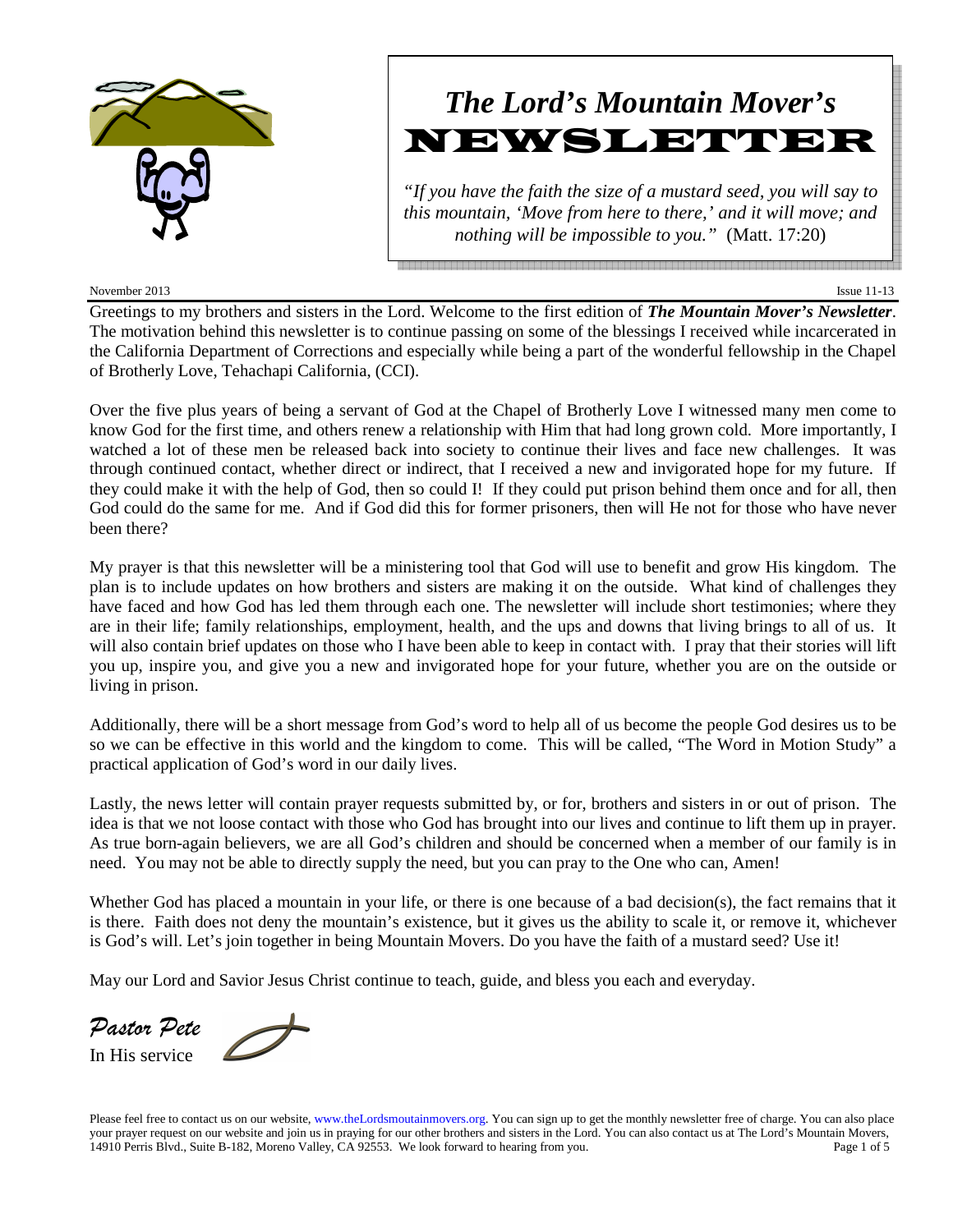## **SUCCESSFUL BROTHERS FROM TEHACHAPI**

#### **DANIEL R.**

Working in metal fabrication. Doing great! Has his own apartment. Doing text-ministry.

### **DANIEL V.**

Unemployed. Volunteering at church fulltime.

#### **RANDY C.**

Unemployed. Preaching at local church from time to time.

### **LARRY H.**

Retired. Dealing with medical issues. Has his own apartment. Serving others at the Veteran's Hospital.

#### **TOM C.**

Working at a sandwich shop. Active at his church.

#### **TONY A.**

Discharged. Working on boats in San Pedro. Active in his church. Raising his daughter.

#### **GEORGE B.**

Retired. Helping elderly in his mobile home park.

#### **JUAN G.**

Truck driver. Doing great. Sings in church choir and involved in his church.

#### **CHRIS C.**

Discharged. Self-employed. Very active in his church ministries. Finishing college degree. (irregardless of Satan's efforts) ☺

#### **GARY G.**

Living in Christian sober living home. Working on relationship with God. Starting email prayer circle.

#### **BENJAMIN A.**

Finished first year of seminary in Guatemala. Preaching and going into prisons & hospitals to minister. Back with his family. Getting ready to plant a church soon.

#### **DALE C. (DC)**

Working and very active in his church's ministries. Taking care of elderly father. Reunited with wife and daughter.

#### **JOEL C.**

Territorial manager for national storage company. Racing NASCAR IAAMC. Active leader in his church's Celebrate Recovery Program. Discharged parole.

#### **TOM M.**

Retired and living with his wife in Hanford.

#### **PETER C.**

Unemployed. Living in sober living home in Moreno Valley. Fellowshipping with several pastors from past. Starting online ministry.

*"Have I not commanded you? Be strong and courageous! Do not tremble or be dismayed, for the Lord your God is with you wherever you go."* Joshua 1:9

## A Testimony

In a recent phone conversation with Joel C. we were discussing job seeking. He related to me that from the time he got out of prison until he finally found a job he had put in over 710 applications. Out of those applications he only received approximately 50 call-backs. Out of those call-backs he got less than 20 interviews and only three third interviews. It was very discouraging in the beginning for him, denial after denial, rejection upon rejection. When he got to the point where he just wanted to give up, and there were a few of those, he cried out to God for encouragement. God's answer was not what Joel expected. God told him that the denials and rejections were necessary, that he needed to get all the "no's" out of the way so he could get to the "yes" God had waiting for him. Keep digging, keep pressing forward, and keep believing. All this was necessary to make Joel the person God wanted, and his future employer needed him to be. Joel's success in his job today is due in part to what it took to get him there.

Are you experiencing rejection and discouragement? Are you doing what you know God wants you to do and not seeing any results yet? Take encouragement from Joel's story and keep moving forward in faith. God knows where you are, what you need, and who He is making you into. You will arrive just when you are supposed to be there, and you'll be ready for the task!

Please feel free to contact us on our website, www.theLordsmoutainmovers.org. You can sign up to get the monthly newsletter free of charge. You can also place your prayer request on our website and join us in praying for our other brothers and sisters in the Lord. You can also contact us at The Lord's Mountain Movers, 14910 Perris Blvd., Suite B-182, Moreno Valley, CA 92553. We look forward to hearing from you. Page 2 of 5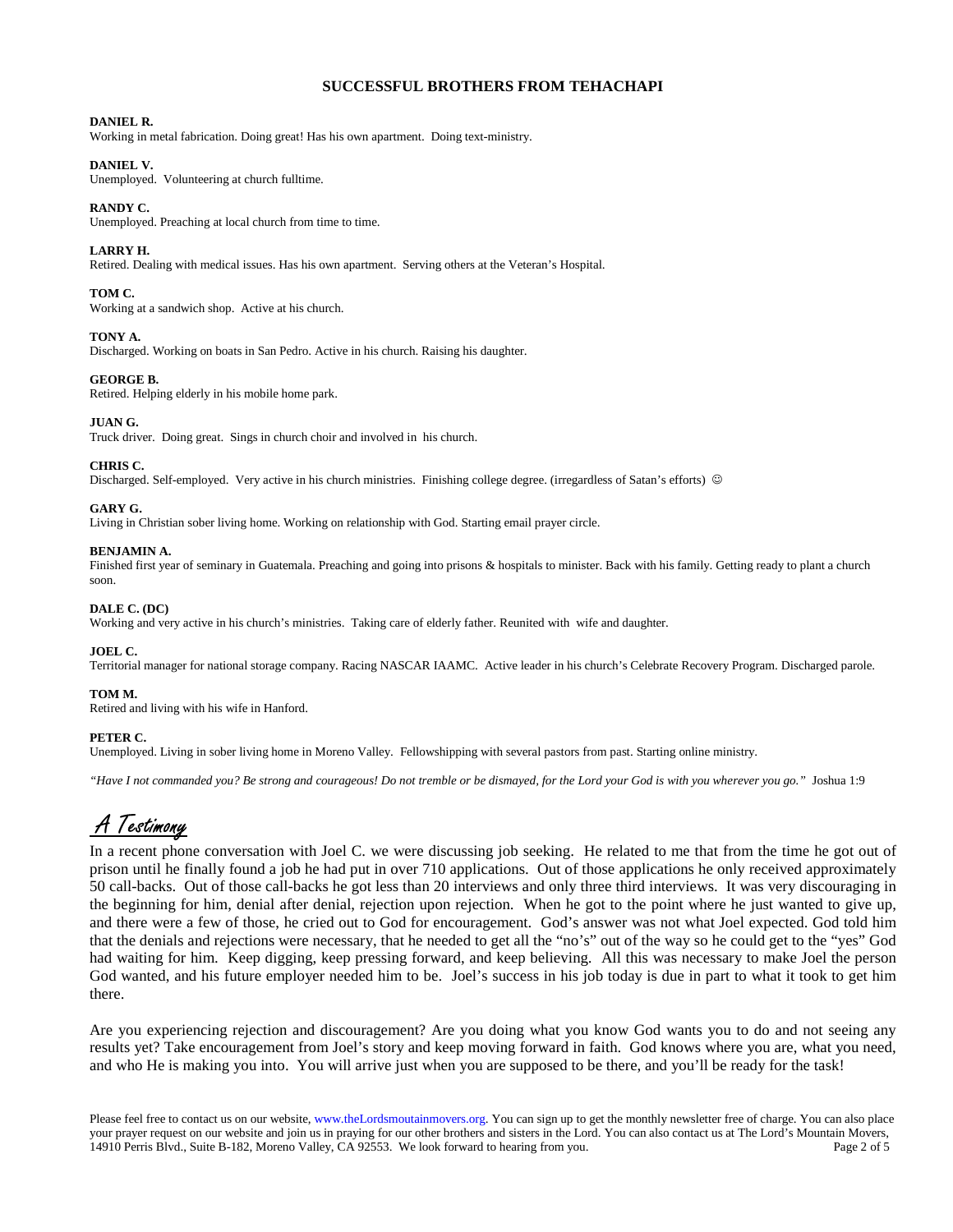

## **HE WORD IN MOTION message**

## **Who am I, really? (Part 1 of 3)** "THE PROBLEM"

How or what do you feel about yourself? When you compare yourself to those around you, family, friends, co-workers, and even your fellow Christians, what goes on in that heart and mind of yours? How do we respond verbally, in our mind, or in our actions to those around us? The answer to these questions may very well cut deep into our hearts, revealing some very dark things.

In Luke 18:9-14, Jesus tells us a very poignant parable about a Pharisee and a Tax Collector. The main point and purpose of the parable is justification before God, but there is also another lesson, a lesson in personal perspective. This is what I want to share with you in this message. The parable goes like this:

A*nd He also told this parable to some people who trusted in themselves that they were righteous, and viewed others with contempt: "Two men went up into the temple to pray, one a Pharisee and the other a tax collector. The Pharisee stood and was praying this to himself: 'God, I thank you that I am not like other people: swindlers, unjust, adulterers, or even like this tax collector, I fast twice a week; I pay tithes of all that I get.' But the tax collector, standing some distance away, was even unwilling to lift up his eyes to heaven, but was beating his breast, saying, "God, be merciful to me, the sinner!' I tell you, this man went to his house justified rather than the other; for everyone who exalts himself will be humbled, be he who humbles himself will be exalted."* 

I want us to look at this attitude of what I call, "status by negation." What I mean by this is that attitude, whether internally possessed or externally expressed, that we use to make us feel better about ourselves. We've all been there at one time or another if we would dare to be honest for just a moment. It's those times when, for whatever reason, we see someone and we begin to look down our nose at them. We so easily find something about that person that we cannot or will not see in ourselves. Suddenly we begin to feel better about ourselves. It feels so good we start looking for more flaws in that person or character defects in other people we know. How can this be wrong or ugly if it makes me feel so good, so justified before myself? Remember the Pharisee was, "praying this to himself."

Why should we change? Why put any effort into becoming a better person when it is so easy to just put others down? The answer is easy if you know the truth. The real truth about who we are is determined only by the discerning eye of an all knowing God. A God who does not grade us on a curve. A God who sees through all the facades we parade before others. A God who will judge us by the content of our heart. And a God who will judge us as we stand there all alone before Him, no one else for us to compare ourselves against. Just you and I, all alone before a mighty and just God. Do you remember the handwriting on the wall in Daniel 5? "MENE, MENE, TEKEL, UPHARSIN" (you have been weighed on the scales and found deficient). Sobering thought considering the attitudes we sometimes harbor.

Jesus said in this parable, "for everyone who exalts himself will be humbled." Would it not be better for us to humble ourselves before God finds it necessary to do the humbling Himself? Does God's word not say, humble yourselves in the sight of God and He will lift you up? Have you ever sung the song with the same lyrics? Have we ever meant it, or have we ever tried it?

Let's seek to don the attitude of the tax collector in this parable. Let's not look to see who is around us, who we can compare ourselves to. Stand, kneel, or lay prostrate before God and no one else. Cry out to Him for forgiveness and seek His mercy. Realize that we have faults, faults that will not go away by focusing on the faults of others. Let us leave our time with God and head home justified before Him and not self-exalted before ourselves or others. When we have done this, then we can reach up, to those we used to look down at.

May God bless you through His word and your effort to apply it in your life.

*Pastor Pete* 

Please feel free to contact us on our website, www.theLordsmoutainmovers.org. You can sign up to get the monthly newsletter free of charge. You can also place your prayer request on our website and join us in praying for our other brothers and sisters in the Lord. You can also contact us at The Lord's Mountain Movers, 14910 Perris Blvd., Suite B-182, Moreno Valley, CA 92553. We 14910 Perris Blvd., Suite B-182, Moreno Valley, CA 92553. We look forward to hearing from you.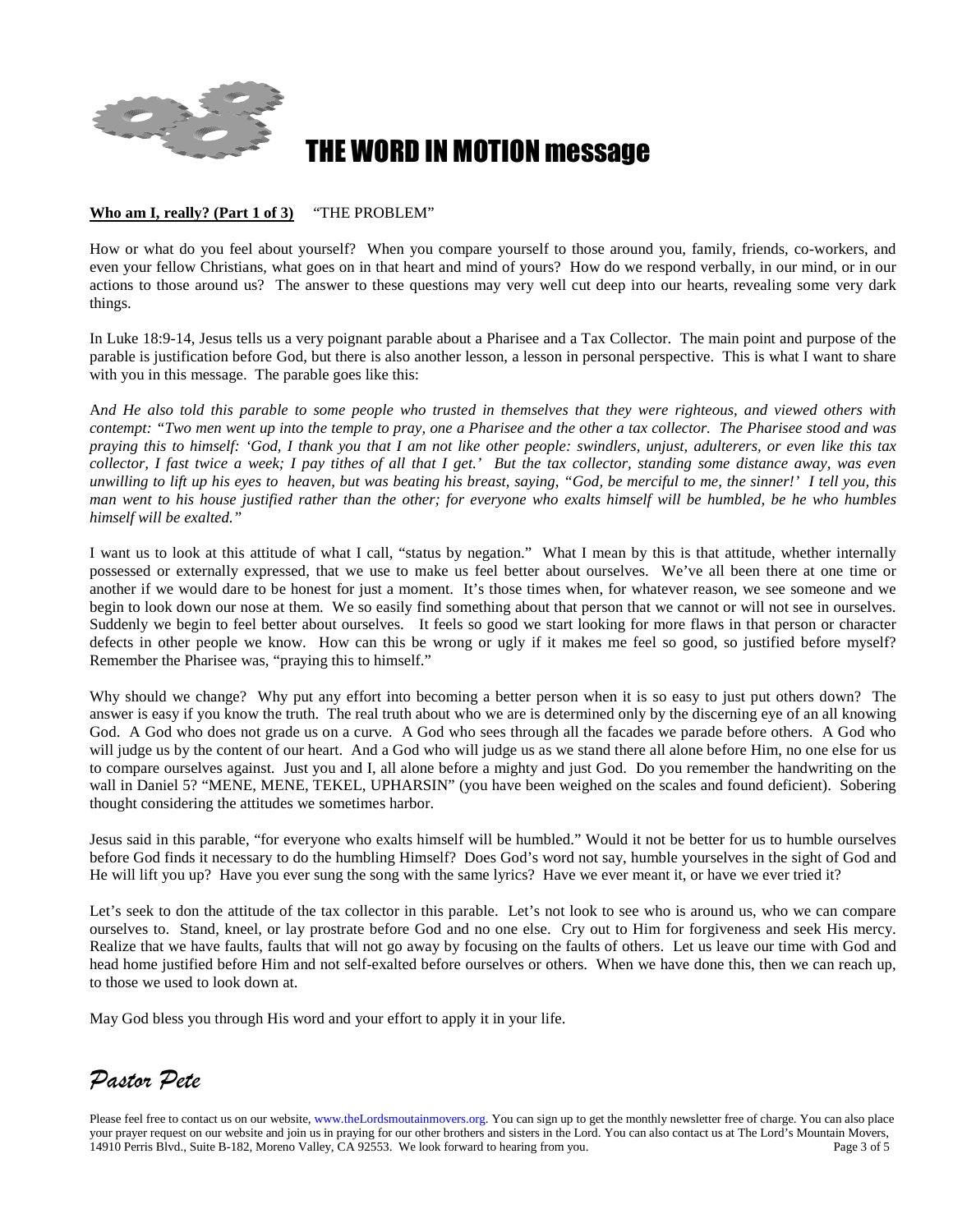In His service



Brothers in Chino West.........Yard That God would continue to honor and direct their efforts in putting His church in order. PARTIALLY ANSWERED – COMPLETED GUIDELINES AND ESTABLISHED SOUND LEADERSHIP

Pete C .................Praying to find work. Reunification of his family. Healing of oldest son's addiction issues. PARTIALLY ANSWERED – DAUGHTER IS TEXTING AND CALLING HIM PARTIALLY ANSWERED - SON IS SOBER AND GETTING HELP

David ..................(Daniel R's. 14 yr. old cousin) – That God would help him make it through his cancer treatments. PARTIALLY ANSWERED – DAVID LEFT THE HOSPITAL ON NOV. 16th

Daniel V……….Reliable vehicle. To be reunited with his daughter. Praying for employment.

Gary G…………That he reach out to God and hang on. Praying for his prayer circle idea. PARTIALLY ANSWERED – PRAYER CIRCLE UP AND RUNNING

TJ & Julie W. .....Pray for God's wisdom in conducting the marriage classes. TJ's surgery on his wrist. ANSWERED – SURGERY WAS SUCCESSFUL, HEALING WELL

Scott F ..................... Pray for resolution to his health issues.

Daniel R. ............That his boss would get saved and the business would flourish. Praying for a home church to fellowship in.

Benjamin A ........Praying to get Spanish Bibles for prisoners in Guatemala.

Larry H ................ Praying for healing for his continuing health issues. PARTIALLY ANSWERED – COLONOSCOPY SHOWED NO CANCER

Gabriel S.............. Praying for favor for his release date. God's will for his family.

Randy C..............Praying he can find a job.

Acts

Foundation..........Praying for continued support for their prison ministry.

Jean P .................Praying that God would make her family whole and at peace.

George B ............ Pray for reunification of family, and that he would maintain a healthy relationship with God. Please pray for my children to open their hearts (Michael, Christina and Jason). Request prayer for God's wisdom in the purchase of real estate property.

Johnny L.............God would prepare him to get out and further the Lord's kingdom.

Victor A..............That the issues with the city & county would come to a mutual agreement.

Larry S................Missionary to Kenya is having health issues and needs prayers for strength and healing.